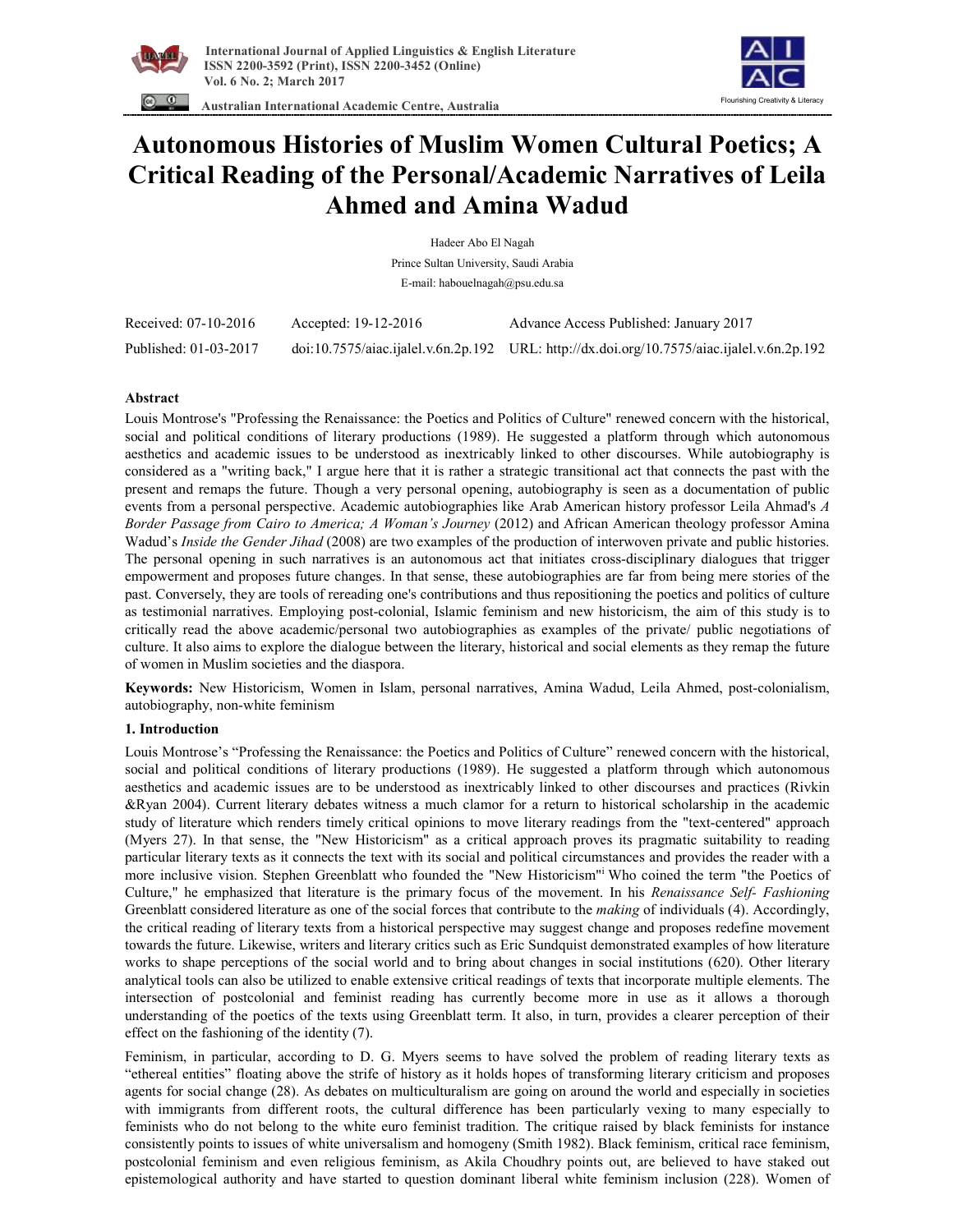color feministsii raise such questions in their writings like Bell Hocks', June Jordan's *Some of Us Did Not Die* (2002), Fawzia Afzal-Khan's *Shattering the Stereo Types* (2005), Audre Lorde's *Sister Outsider* (1984, 2007) and in Kum-Kum Bhavnani's "Race"( 2003) to name only a few. Similarly, both writers discussed here, Ahmed and Wadud highlighted that Islamic feminism is to be distinguished from mainstream white feminism (Ahmed, *Border* 291-3, 296 & Wadud, *Inside* 55-87)<sup>ii</sup>. Islam is not only the legitimate signifier to Muslim women scholarship on feminism, but it is also the base that allows them to have control over their voice and autonomy. It is the demarcation of their cultural poetics both on the personal and communal levels. As advocates of Muslim women equity both Leila Ahmed and Amina Wadud address the premise of Islamic history from which they have to operate to achieve equity within Islam as signified legitimacy (Fernea xv). In that regard, Akila Choudhry argues that for women of particular indigenous culture to have physical control over their bodies, voice, and autonomy, it has to be activated through their cultural and religious structures. Thus historical autonomy according to Choudhry, has to happen without the others' influence (242).

The practice of autobiography or self-writing is precisely novel to Arabic literature in general and Arab women writings in particular. It rapidly distinguishes itself within this male dominated arena from which women were considered "ghostly absence" for generations (Nash 351). Strategically, the emerging personal, sociopolitical Arab women openings can be seen as a backdoor approach to criticizing women's conditions through inscribing personal narratives (Vinson 78). Such real self-narratives juxtapose the original literary fantasy of Muslim women historically originated with Orientalism and increasingly resonated after 9/11. They provide an authentic insider voice to challenge the women's image created through what Joan Wallach Scott called "fantasy echo" (Yaqin 172)<sup>iv</sup>. While autobiography as a literary text perspective as a "writing back" (dinner 15), I argue here that it is rather a strategic transitional act that links the past with the present and remaps the future. The autobiography as a self/communal narrative offers a critical looking back at one's own cultural heritage that allows the narrator to include the event and her perspective on it, in addition to its effect on the personal and the public lives. The scope of this paper is the cultural/gender challenges facing the independence and self-realization of Muslim women both at Arab societies and in the diaspora. Academic autobiographies as coined by Rocio Davis (2009), provide a rich account to the reader as they analyze the personal life from an academic and professional perspectives. The two autobiographies selected for analysis here are; Leila Ahmed's *A Border Passage from Cairo to America* (1999, 2012) and Amina Wadud's *Inside Gender Jihad*; *Women's Reform in Islam* (2006-8). There are some common grounds these narratives share; both are written by women academics who have their scholarly weight in the field of Muslim women studies in particular. Both writers have had already published and presented extensively in the area of Muslim women empowerment and autonomy. Thus both are widely known figures in the field<sup>y</sup>. Both are of African origin who currently live and teach in America. Both memoirs appear during a significant time in Islamic history as debates about Islam in general and women in Islam, in particular, are at their heights. Though they distinctively vary in their life stories, they share the interest of creating a clearer and better understanding of Muslim women position through rethinking Islamic heritage and culture. Through their insights to their own autobiographic narratives, both writers provide examples of Muslim women struggles linked to the Islamic and cultural heritage they belong to. More importantly to this research is the critical views of both writers as they used their own lives as a corpse for a reflective, analytical account. The personal opening instigates the cross-cultural dialogue clearly intended in the two texts, as they incorporate multiple social, religious, literary and linguistic factors. The originally personal narratives are then to be considered as testimonial narratives of a very social and communal nature as explained by Gillian Whitlock 2015 and thus diverges substantially from the predominantly white male Western cannon of autobiography (2-3). As they write back their life stories, both writers implement academic knowledge and practice to recreate autonomous histories of Muslim women. Using post-colonial, feminist and new historicism tools, the objective of this study is to analytically read the two autobiographies as examples of Muslim women self-realization and repositioning within the cultural poetics and politics of their societies and in the diaspora. It also aims at exploring the literary, historical and linguistic dialogue initiated in the selected narratives. Though following different approaches, this comparative analysis suggests that both scholars are promoting Muslim women advancement through applying an analytical rereading of women position in Islamic history and culture. It also explores their efforts in carving a position of Muslim women studies within Western feminist academia.

As a historian and theologian, Leila Ahmed's work is mainly occupied with finding women's voice through analyzing their position in pre and early Islamic history. She applied history based feminist analysis to find solutions to the challenge of women in Islam, and to engage the women voice in the debate about Islam and modernity<sup>vi</sup>. Anne Tuppurianen describes Ahmed's historic approach in finding strength for implementation of change by women groups as a *looking back* approach with the intention of the women question as she depends mostly on history and historic events in her analysis (249). Conversely Amina Wadud's *Looking forward* applies a more linguistic and hermeneutic approach and calls for building structures and solidarity amongst Muslim women writers vii (Tuppurianen 225). According to both Ahmed and Wadud writing one's life is an act of self- assertion to inscribe female narratives to the textual tradition of their peoples (Vinson 2008 90).

## **2. Leila Ahmed: Identifying Muslim Women Voice in Personal / Professional Narratives:**

Leila Ahmed belongs to the Egyptian upper class; she witnessed the changing political and social atmosphere of the country during the revolution of 1952. She was influenced by her father's open-mindedness, fairness to women and admiration to world leaders like Gandhi. She was also influenced by his resistance to Arab nationalism and his opposition to Jamal Abdel Nasser's regime; such opposition would eventually cause the family all its possessions. Ahmed's Yugoslavian Catholic nanny whom she spent most of her childhood affected her openness and acceptance of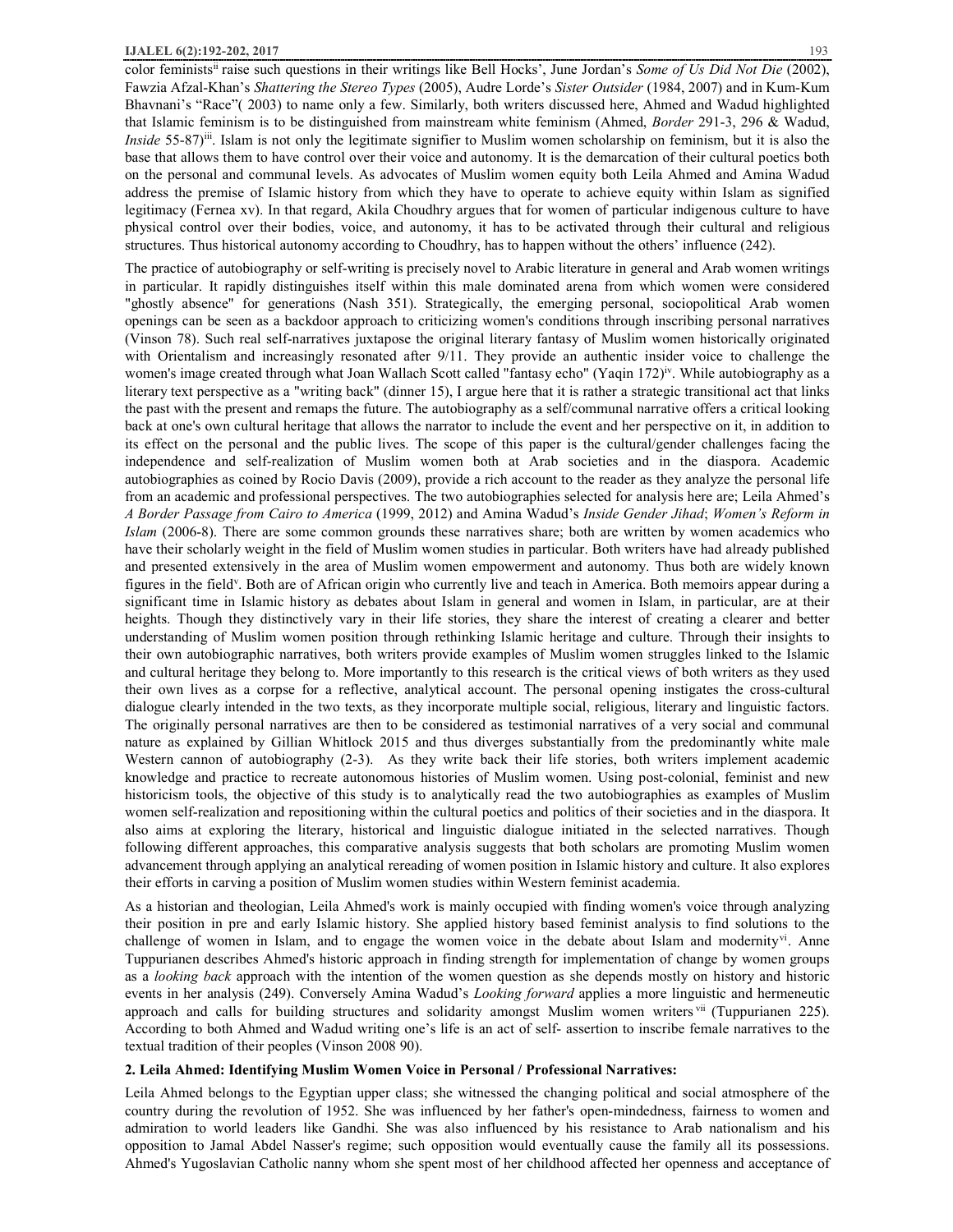others which became pivotal in the intermediary role she later played connecting Western and Middle Eastern cultures (Tuppurianen 107).

Ahmed's approach to her memoir is positively affected by Thomas Tweed's theory of religion as a matter of crossing borders (Barbour 722). She builds bridges of understanding as her "Passage" crosses the boundaries that limit the identity of herself and other Muslim women in the diaspora. She explains: "for after that my life becomes part of a story of people of color in America, the story of women in America, the story of Muslims in America and part of the story of America itself and the American lives in a world of dissolving boundaries and vanishing borders" (*Border* 296).

Ahmed's Islamic education as a little girl was limited to the short Quran passages taught to her by her grandmother, a condition that she shared with many upper-class girls at her time. She was also educated at language schools and preferred to use English as her language of communication with her siblings which was also common in her social circles. Her diversified upbringing and Western education allowed her to make friends with girls from different religious backgrounds. Like all her siblings, Ahmed positively in Western primary all through her life. She attended the English school in Cairo where the majority of the teachers were not Arabs. She earned her degree in history from Girton College in England and went to Cambridge for her post graduate degrees. Ahmed migrated to America in the late seventies and started her academic career at women's studies teaching part time at Amherst College and later at her current position as a full-time professor at Harvard.

Ahmed applied a historical reading of women status in Islam in her personal life as an example, she used her own life as a material for reflection and looking back to evaluate the situation of women in Egypt before and after the 1952 revolution. History is the protagonist in Ahmed's narrative (Davis 117), yet it is not the history that is written in books, it is rather the one lived by people. Historical events are accompanied with its implications on people's lives and the effects they have on their futures. Ahmed's historical/academic and personal autobiography incorporates three parallel lines of critical analysis and self-autonomy; the historical, the postcolonial and the feminist. The three are enmeshed in her reflection and her rereading life and that of the people around her. She uses the narrative of her life as a foundation for critique, as she looks back at her own life, the individual story supports the articulation of the public history (Davis 110). The dialogue between the personal, professional and the public lives in Ahmed's memoir is a technique that is used by other women academics. It can be seen as a creative combination that utilizes theoretical agency to harness possibilities<sup>viii</sup>. The quality of remembering is an act of openness to the past and reviewing one's position through different lenses. Ahmed's approach incorporates the literary, exemplified in her descriptive developing selfconsciousness technique and the historic events in Egypt and the world. She writes back the events along with her reading and reflections: "Once I had arrived at this point I began to be able to reflect on, and for the first time to see, events, in the past with clarity and to even remember things that I had forgotten" (*Border*, 26).

The three focal stations in Ahmed's personal narrative are namely Cairo, Europe, and America figuratively highlights her passage of identity finding. It also demonstrates her journey of redefining her voice. The voice of Ahmed's narrative suggests personal and professional redefinition; she looks back at her own journey from a Western academic perspective as she reconstructs her identity as an Arab and a Muslim within the terminology that was still under definition when she was growing up. She emphasized 'my childhood fell in that era when the words "imperialism" and the "West" had not yet become synonyms for "racism and "oppression" and "exploitation" (*Border* 5). Several selfredefinitions occur through her looking back at her personal narrative; the first as she, along with fellow Egyptians, had to redefine themselves within the Arab Nationalism during the Nasr period of the 1950s after the Egyptian revolution. The second is her self-redefinition as a Muslim woman, and the third is her scholarly self-realization as a specialist in women studies as an adult living and working in the diaspora. The three lines of self-realization are concurrent and inseparable both in her life narrative and in this multiple reading as well. The following analysis of Ahmed's reflection of her own entirely is not intended to be chronological nor comprehensive. It rather examines some of the turning points in her personal and academic life and their direct or indirect effect on her personal autonomy and the empowerment of Muslim women in general.

Ahmed creates a critical connection between her academic writings about Muslim women and her own account growing up as one. She narrates both her personal and professional young adulthood within the context of social and political changes in Egypt. The title suggests the distance she traversed from her original home in Cairo to her current status as a professor at Harvard. It also summarizes the cultural journey she undertook, and her consciousness of the selfexploration and redefinition she went through (Nash 353). Adding her story to the public cultural record, she became part of that record, and her reflection of her own life becomes part of her professional analysis of Muslim women's history, as Rocio, G Davis puts it "it is history in itself" as rethought, articulated and revised (117). In that regard, Ahmed's *Border* is compared to and considered as a continuation to Huda Sharawi's memoir *Harem Years: The Memoir of an Egyptian Feminist* 1940. Sharawi's memoir is regarded as a historic and political pamphlet and probably the first women documentation of private life. She mixed the personal and the communal history (an individual  $35)$ <sup>ix</sup>.

Ahmed's memoir picks up where Sharawi's had ended; from the "Harem" as her point of departure witnessing the dawn of the Harem days in her grandmother's circles at a young age which she suggested in the title of chapter headings of her narrative (Nash 354). Despite the fact that the "Harem" theme is a concurrent theme in the writings about Arab and Muslim women, Ahmed's usage of the Harem is rather authentic and not in any way to be seen as a recycling of the Western "fantasy echo" described above (Yaqin 172). Conversely, she utilized it to refer to an end of an era and a beginning of a new one. She emphasized that her primary motive to write her memoir is to respond to Western misconception against Muslim women: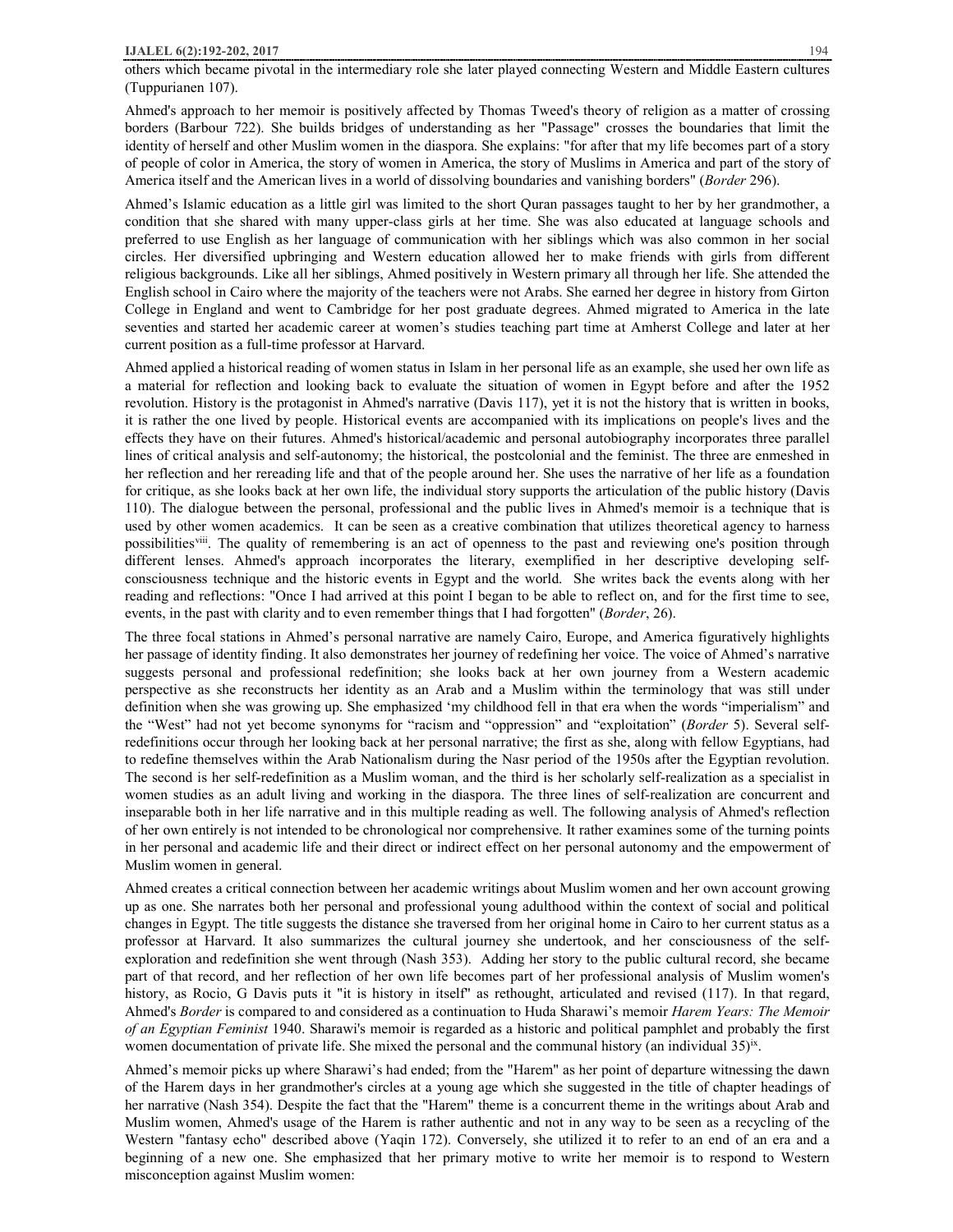Living now in America I found myself postgraduate encountering people who made assumptions, and usually quite wrong assumptions about Islam or about what it was like to grow up a Muslim girl and what that society was like and so on. Besides saying "no that wasn't how it was," and making some general reply, I had no simple way of conveying what that world had in fact been like. And so in part this book was written out of the need to be able to say here, this what it was like to grow up a Muslim girl, read this (Ahmed *Border* 1).

Ahmed uses the Harem which symbolizes Muslim women oppression in Western writings as an example of the colonial promotion image about the "fetishized" East (Said 1978 72). She compared Girton College in England to the Harem tradition in the Turco pre-revolution Egypt in a chapter titled "The Harem Perfected" in her memoir. The comparison is far from being descriptive it is rather a critical reading of the Western Harem tradition. "Girton, that is to say was a version of the community of women- the harem- as I had lived it every summer in Alexandria" (Ahmed *Border* 181). She sees Girton as the "Harem perfected" not that of the Western idea of the male dominance and oppressive female community but the harem that represents female independence, elderly supervision, hierarchy, respect for traditions and most importantly the permanent absence of male authority (*Border*,183). Girton resembles the positively not only in its being a gender segregated community but also in its class division and strict traditions. Ahmed's perception of the harem was certainly not fully negative as she expressed that she is "privileged" to have lived both harem traditions, the Turco- Egyptian and the British one, she also witnessed the ending of both as male professors were allowed to Girton during her post-graduate years (*Border* 183).

Ahmed felt completely at home at Girton for the whole environment, and landscape reminds her of her upbringing in its landscape, hierarchy, and traditions. The analogy directed her attention to the double standard of the Western liberal views and criticism of the Third World culture and its attacked backwardness of the oppressive social class system (*Border* 183). from She critically addressed the "guilt-free" system that legitimizes the exploitation of others by coating the realities of things with "democratic" invented names. She also criticizes the white Western feminism for its toleration and justification of poor women exploitation as long as it supports the pursuit of "higher things" (Ahmed *Border* 182).

Though not a fully supporter of the master/servant relation that was common in the social setting she grows up into; Ahmed finds it more humane and compassionate than the professionalized dry  $gyp^{\gamma}/$  teacher and helper legalized at Girton symbolizing colonial double standards. Despite being relations of power, her grandmother's to her maid Umm Said and her mother's to Fathia are certainly more intimate than those she saw between the faculty at Girton and the perspective or helper. She sees Umm Said's sitting on the ground calmly massaging her grandma's legs during women gathering at Zatoun, her grandma's house. and their maid Fathia asking for a photo of her mom's to hang on her wall as a reminder of her after her death as examples of the intimacy that Girton's relations lack (*Border*103, 183)

Ahmed's Girton experience was also an eye opener to the discrimination of the Western feminism and its fake plurality and inclusiveness. Such experience changed her prospective in reading Euro- white feminists' views of Muslim and Arab women in general and their discriminative categorization of the harem women as "inferior," "ignorant," "mindless" and "worthless" as described by Harriet Martineau for instance. Though Ahmed herself does not see the worth or significance of the discussions she heard in her family's women community or harem, she rejects discriminative comments like those Martineau wrote after visiting Egypt. Especially that she speaks no Arabic and thus shouldn't be, according to Ahmed, judgmental and biased to all Muslim women (*Border* 193). Ahmed's analysis of the intersection between the colonial and the feminist reading of women belonging to certain cultures and describing them as "backward" is also addressed by Akila Choudhry. Choudhry emphasized that the relation between "backward cultures" and colonialism has to be entangled and unpacked to lift the burden on women's shoulder (240).

Ahmed's sense of self-realization growing up in the segregated community of the harem, she acknowledges that she wanted to differ from that prototype as they represent everything she does not want to be. Unconsciously she identified herself with the Western women she read about in books and watched in movies (*Border* 193). Yet when she moved to America during the early seventies and joined the field of women studies, she realized that White/Western feminism inadequately represent Muslim women's struggle for equity as it looks at their struggle form a selective discriminative viewpoint. Like other feminists of color in the West, Ahmed realized that racism is thus an additional perspective through which Muslim women issues are to be discussed through (*Border* 291). She was shocked with the barrage, hostility and ignorance she found in the community of women studies along with the hatred against Islam in general. Though women studies was still then a relatively new field, Ahmed emphasized that she deliberately chose to join it despite all the hardships she encountered to rethink the Islamic heritage from a women's perspective (*Border* 292-3), though she could have just dismissed her Islamic identity as most Muslim academics do (Barbour 721).

After returning to Cairo for few years and going back to Cambridge for a post graduate study fellowship, Ahmed's identity as an Arab was challenged while, at the same time, she affirmed her Egyptian and Islamic self (Barbour 719). It was then when she was inspired to write her memoir as she attempted to define herself (Ahmed *Border* 253). Her return to England at the late sixties was at a time were the ideas of Frantz Fanon of imperialism were at its peak. Along with figures like Fanon, she studied Paolo Friere, Alberto Memmi, and Edward Said. The emerging intellectual thought of imperialism and post-colonialism allowed her to look back at her life and "interrogate, reinterpret and re-evaluate the lives and work of the generations that preceded us…….. to see what they apparently had not seen, the psychological consequences of colonialism and the silent, insidious process of internalized colonialism" (ibid 33-4).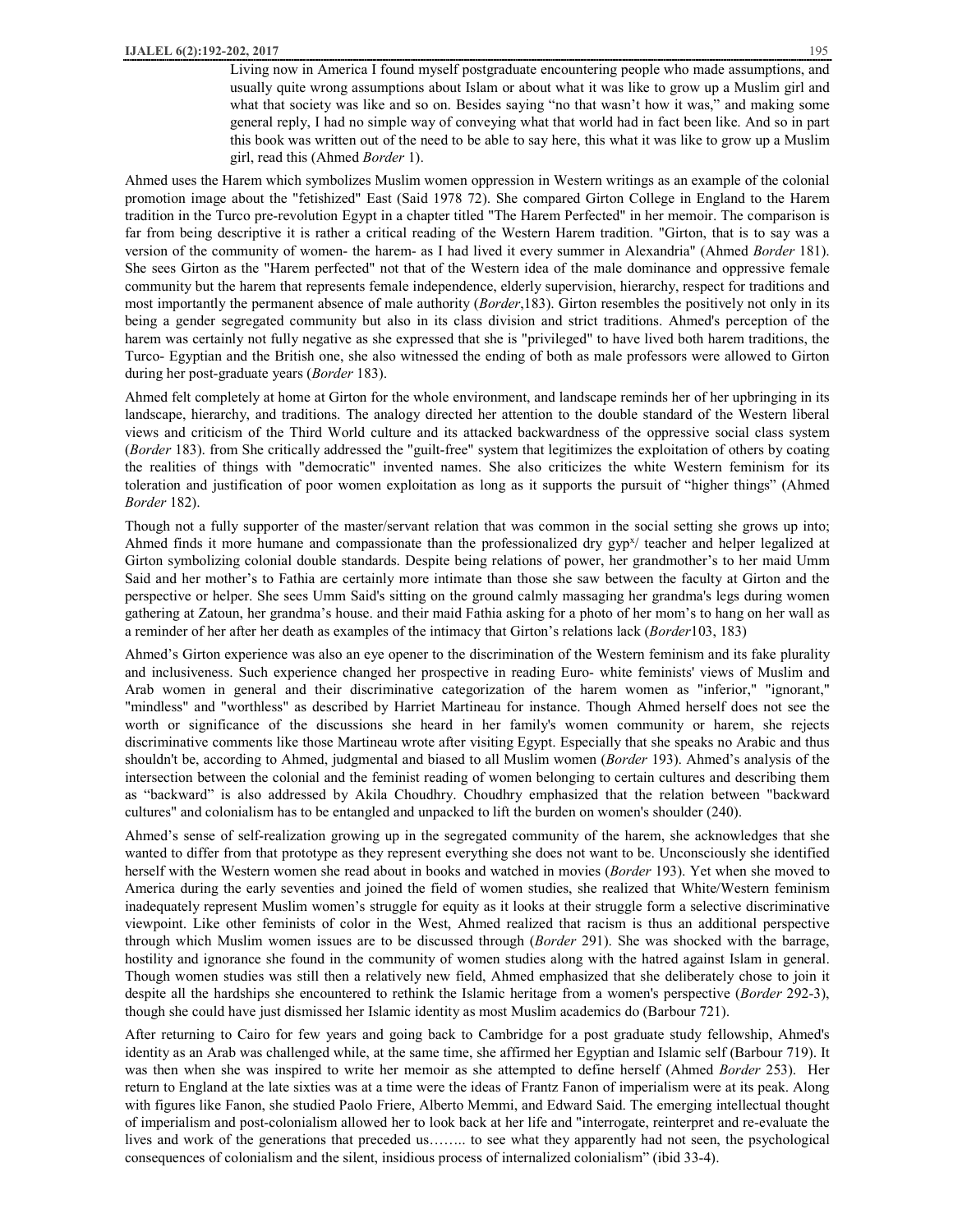Cambridge dawned the second stage of Ahmed's life and the development of self- definition within the scholarly free thinking setting that wasn't available in Egypt. However at Cambridge Ahmed felt lonely and confused as she first hand experienced the dismissive and pejorative attitudes towards Arabs that Edward Said would later analyze in *Orientalism*  (Barbour 717). Along with other students from the Third World or the colonized world, Ahmed experienced what she called "the problem with no name," using Betty Friedan's words as she explains "We too were living in a society that insidiously and pervasively undermined our own experience, our own perspective" (*Border* 226). Said's work helped Ahmed and other scholars to be engaged in analyzing Orientalism as it gave them the language of which to speak. She describes the book along with Said's other works as "transformative" as they transformed the intellectual landscape and defined their self- realization which was earlier quite undefinable ( ibid 242). The intersection of post-colonial and feminist analysis allowed Ahmed to reexamine the development of women in Islamic history, she explained in her *Women and Gender in Islam* that atonement of native culture was posed as the solution for women's oppression only in colonized or dominated societies and not in the Western ones (1992 129-68).

Ahmed's journey of self- realization and rethinking of autonomous history is a journey across borders as her title suggests. It is a journey with intention of creating connections between the different cultures she belongs to. Her story becomes part of other stories as she points out:

> It became part of the story of feminism in America, the story of women in America, the story of people of color in America, the story of Muslims in America, and part of the story of America itself and of American lives in a world of dissolving boundaries and vanishing borders (Ahmed *Border*  296).

To enhance the theme and purpose of crossing, Ahmed uses a collage of techniques in rewriting her personal history and providing an example of the history of women in Muslim societies both at home and in the diaspora. She blends in quotes from Arabic and English literature in addition to the critical readings she provides which distanced her memoir from being a simple account of history ; it frequently quotes Rumi in reference to the universality of spirituality and internationalization of humanity. She quotes other Arab and Western poets as well; Ahmed uses the tension between the spoken and the unspoken words and she records her observations of the birds and other musical sounds in nature around her. She uses slang and listens to the sound of silence around her which affected her reflections and left certain impression of places that she perspective. As she opens her memoir with the sound of music of birds and trees movements in her family's garden in Cairo, she closes the memoir with a Rumi's quote questioning "I wonder why I ever thought/ to use the language" (Ahmed *Border*, 306).

Ahmed's autobiography thematizes the issue of the cultural difference between Islamic practices in the Middle East and the Western ideas about women in Islam (Hassan 90). With the particular focus on women's history, Ahmed is providing an example of how the Muslim woman is not typically portrayed in the Western writings in general. She demonstrated the autonomous quality of women history as she links problems with the present moment in her second edition of her memoir. The Afterword added in the 2012 publication includes her comments and critical reading of the current situation of Islam in America as she observes how it is developing in the country especially after 9/11(311). As an academic and a writer Ahmed became more engaged in the charged and fierce debate about Islam and Muslim women in America. The changing histories of the countries of the Middle East especially after Egypt's  $25<sup>th</sup>$  of January Revolution 2011 have positively affected the debate. Ahmed commented on the autonomous position of the Egyptian women activists and their role in changing the country. In the afterward, she wrote about the young Egyptian woman activist Asmaa Mahfouz and compared her to Rosa Parks and Martin Luther King Jr. in their resistance to tyrannical regimes and discriminative situations. In a globalized world, Ahmed commended figures like Mahfouz who was visiting America after the revolution as she may energize American movements and inspire change (*Border* 317).

Though described as a *looking back* approach, Ahmed's approach in reading her life is not in any way to be considered as a call for backwardness. It is rather an approach to Muslim women's advancement through a rereading of personal and public history. It is her methodology in rethinking history for the purpose of the promotion of women position within the Islamic context. Such technique lends itself to new historicism technique Ahmed is certainly affected by her academic training in history as she follows the a similar methodology in her scholarly works like her *Women and Gender in Islam*: *Historical Roots of Modern Debate* 1992. Ahmed's reopening of personal and communal histories is not only considered a documentation of Muslim women history but also documentation and observation of its autonomy and its quality of border crossing. She does not only crosses time limitation by recounting history but also crosses the national borders as she demonstrated how the histories of different parts of the world are entangled and enmeshed though thought to be separated.

## **3. Amina Wadud: An Example of Woman's Struggle for Equity**

Amina Wadud is an African-American convert to Islam who declared lately that she coincidently found out that her fore parents are of Moorish-Muslim background (Wadud "American by Force" 2011). She is a feminist scholar and university professor who has a noticeable impact on the debate about Islam and women through a hermeneutical approach as a solution to the women challenge in Islam. Her scholarly approach is governed by her dual position as both a woman and being from an African descent which entails an outlook to the women issues from a multiple prospective like that of hooks and Audre Lorde (Tuppurianen 249).

As a person who experienced racial exclusion before and after her conversion to Islam her answer to the women questions in Islam focuses on finding and highlighting the concept of equity as a foundational Islamic concept in the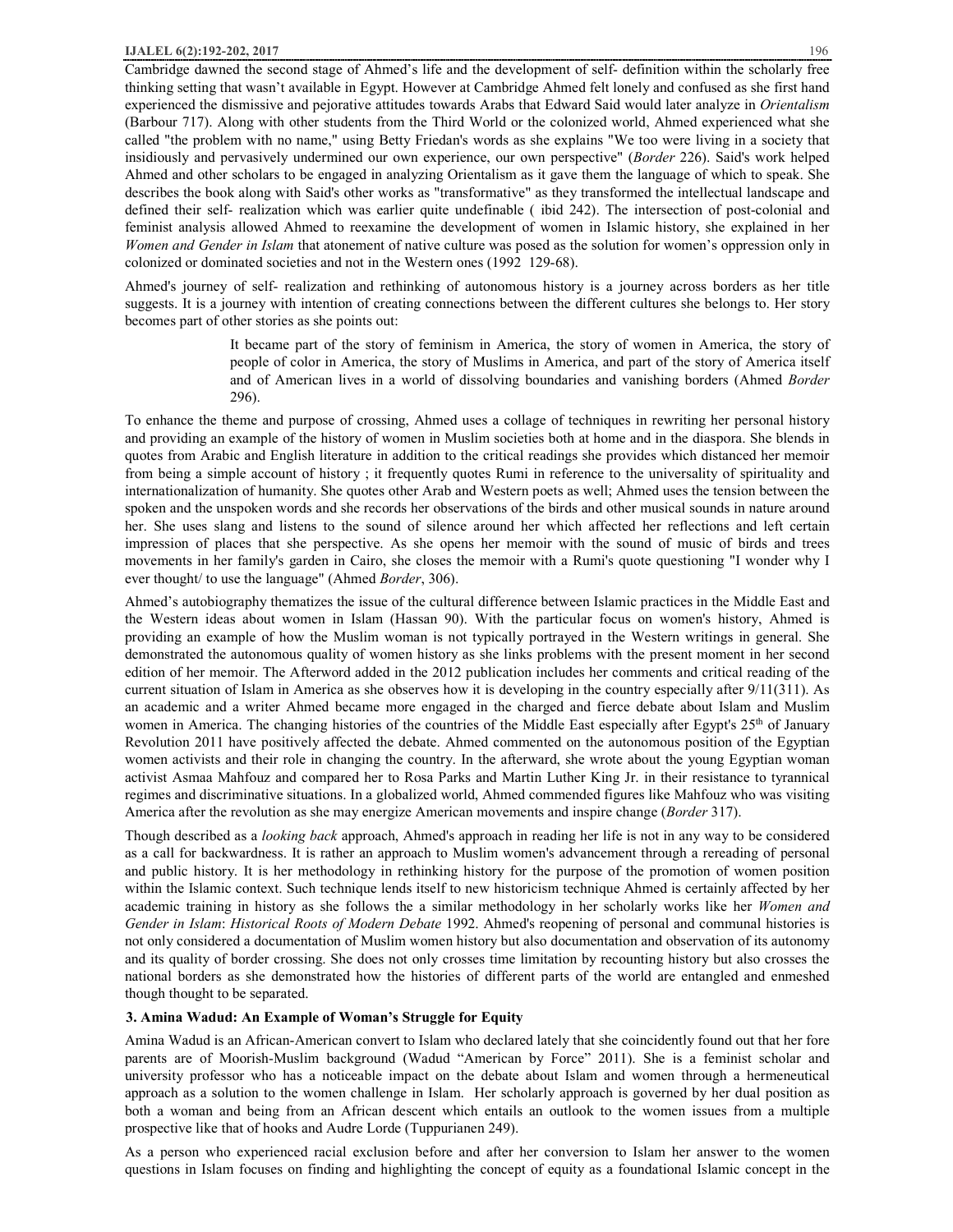Quran. After she had embraced Islam during her college years she put this choice pending her research. She made a promise to herself to reread the scripture herself and vowing not to be a Muslim if she finds any reference to women inferiority (Hammer 446). Wadud was the pioneer to articulating the Qur'anic ethos of God-human and Human-human relations, for her it is through the Quran that we can identify the best meaning of equity (Al (Sahrmani 87). She introduces her 1999 *Qur'an and Woman* assuring the concept of gender equity in Islam as being based on the fullest meaning of mercy: "Mercifully, the more research I did into the Quran, …. The more affirmed I was that in Islam a female person was intended to be primordially, cosmologically, eschatologically, spiritually and morally a full human being" (ix-x). Wadud is probably the best-known American Muslim woman to have engaged in a gender-inclusive reinterpretation of the Quran (Hammer 444). She adopts a hermeneutical approach to the Quran that re-examines the text from a gender sensitive point of view to validate the women voice. Her widely known " Wadudian hermeneutics" considers not only the motives of the text as the typical practice in reading of religious scriptures but that of the reader as well (Jardim 9).

Wadud's *Inside Gender Jihad* 2008 retells her personal and academic story while reflecting on issues of women in Islam. She incorporates her background in linguistics and in religious studies in rereading women's position in the Quran as the Islamic holy book and on Muslim women history. Like Ahmed, Wadud's memoir is far from being a historical account; it is rather a critical reading of personal and communal history. Its structure differs from Ahmed's stream of consciousness technique, as she thematically arranges her narrative and builds each chapter on a certain issue within the Muslim women debate. Wadud who has extensive training in Arabic language and who spent a considerably long time of her academic life teaching at institutions in the Middle East extensively uses italicized Arabic language and Islamic terminology in her writings (Hammer 452). She systematically includes formal Arabic phonetically transcribed words to describe and define certain terms as oppose to the Egyptian colloquial used by Ahmed in her memoir. Wadud's title summarizes her life story and motivation to write it. It demonstrates her struggle for justice and equity both on the gender and race levels. The subtitle "Women Reform Islam" presents her usage of autonomous agency and commitment to change. It also sets the tone of the narrative and the author's purpose which is to "reform." Her purpose as explained by Khaled Abou El Fadl introducing her book is to show how surrender to God, which is the core meaning of Islam, entails an unwavering commitment to justice, integrity, truthfulness, and resistance to all forms of dominance and oppression. The meaningful surrender is thus a relentless *Jihad* <sup>xi</sup>against human weaknesses (x). *Jihad* or "to strive" for justices does not only highlight Wadud's life and scholarship, but it was also described by her as a "survival necessity" (*Inside* 254).

Wadud, who describes herself as being from a strong spiritual background, inherited her deep faith in divine justice from her father who was a Methodist minister, "a man of faith who lived and died poor, black man and had suffered from the racial discrimination of the American Society" (*Inside* 4). After converting to Islam, Wadud deconstructed her personal history from an Islamic prospective as she rethought her life "In reading the Quran, I relived my childhood sense of worlds of meaning through words" (ibid 9). She emphasizes that the central aim of the Quran is to "establish a viable social order on earth that will be just ethically based" (*Inside* 14), and thus dedicated her life and academic struggle to reestablish this social order based on justice and equity. Wadud opens her first chapter stating that her fascination with words and meaning that started early in her childhood and affected her lifelong journey to find meanings and broader definitions of words and concepts. Such admiration that affected her career as a linguist and hermeneutic analyst and is also demonstrated in the approach she uses in telling her story (*Inside* 14)<sup>xii</sup>. The narrative is not chronologically arranged, each chapter discusses certain concepts and provides definitions to these concepts. Then the discussion is linked to her personal life as she gives examples from her own narrative. Wadud emphasized: "This book will include selective references to some of the experiences integral to my journey and theoretical conclusions" (*Inside* 24). Unlike Ahmad's literary technique, Wadud's method is influenced by her other academic works. It interweaves her scholarly research findings and analysis with her personal life and is entirely based on her linguistic and hermeneutic approach. Except for few poetry quotations, Wadud uses to emphasize some concepts<sup>xiii</sup>, she remained faithful to her academic approach in reading personal and communal history.

Wadud's shifting paradigm and autonomous initiatives challenge the sustained social and gendered order presumably suggested and maintained by Islamic history. She challenges the established order created by the one-dimensional reading of the Quran and inspires women of their divine right to full human dignity despite societal experiences of dismay and humiliation. Wadud embraced Islam fully convinced with its equality, justice and inclusion, however, social practices both at home and in countries like Libya, where she lived to work for few years, led her to pursue a moral struggle against women marginalization in the historical development of Islamic intellectual legacy (*Inside* 3). She also makes reference to other Muslim women writers and historians in their analysis of the position of women in Islam; she made more than one reference to Leila Ahmed and Fatima Mernissi for instance (*Inside* 20). She was mainly influenced by Ahmed in her historical approach and her usage of intersecting analysis of Orientalism and gender (Imtoual 443).

Justice as a main Qur'anic concept occupies a central position in Wadud's narrative. She critically comments on the gap between the intended meanings of the Quran as a text as it can be understood through its specialized reading and the common reading that has been historically reinforced. Her *Tawhidic Paradigmxiv* Is a concept she articulated that rests on four central truths<sup>xv</sup>. She uses the paradigm as an example to demonstrate the selective application of hierarchy and authority in Muslim communities. She recalls the Islamic study circles in local mosques and community gathering both at the US or in other Muslim countries she lived at and comments on the power hierarchy in these small communites ( *Inside* 25- 40). Wadud draws some personal examples to demonstrate the divergence of the application of such Qur'anic concepts in the daily lives of Muslim women both in the past and in today's world. The examples from her life are used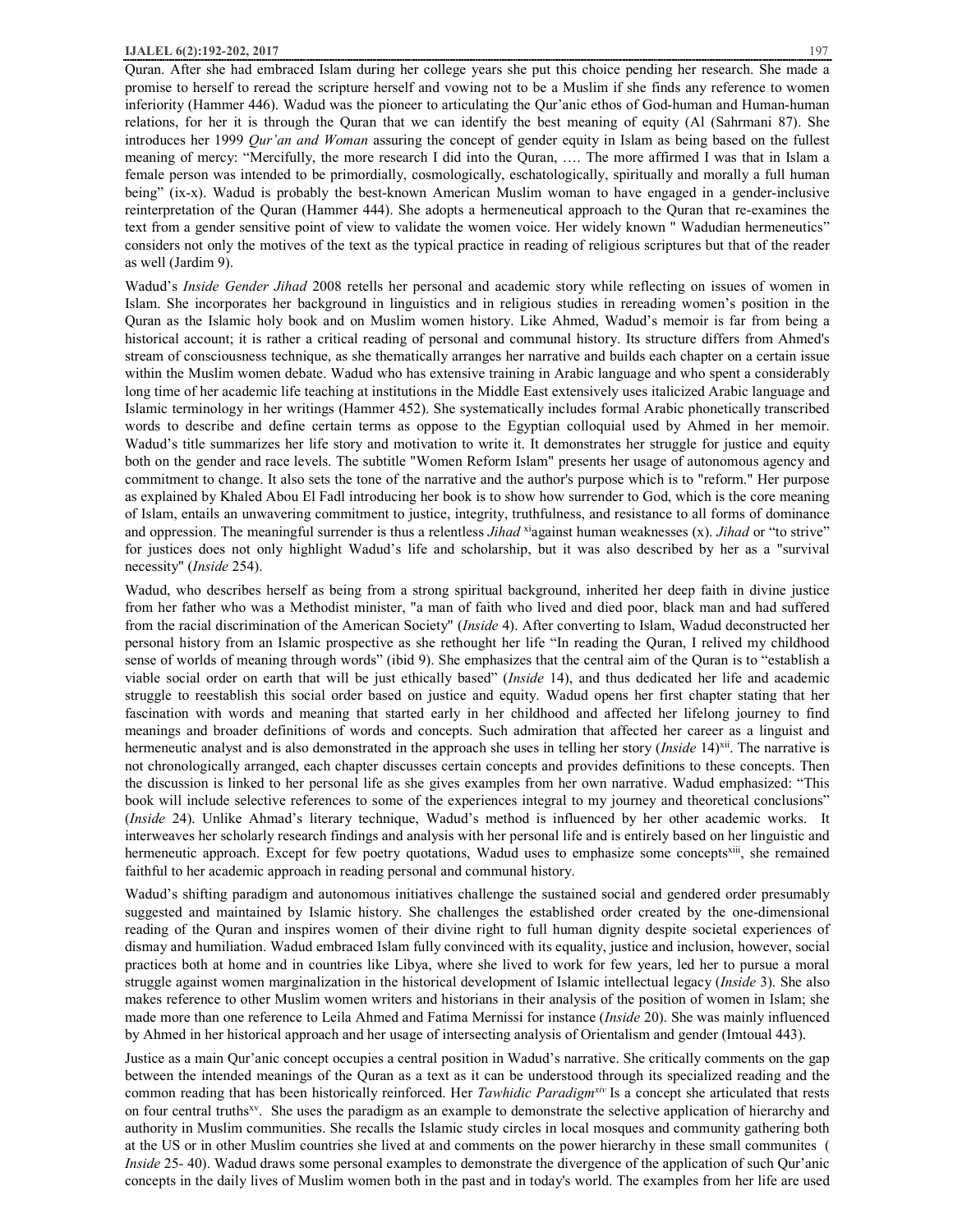One of the most controversial incidents in Wadud's life is her leading a Friday congregation prayers in 1994 at the Claremont Main Mosque in South Africa. Apart from the legislative debate that this incident raised all across the Muslim world, which is not the focus of the current study, Wadud narrates this event in the lights of the negotiations of power and leadership in Muslim communities (*Inside* 158-162). Wadud laments the universal silence about her speech despite its sincerity and importance as she addressed issues of central concern to Muslims. The debate raised by the event did not analytically discuss the content. It was rather focused on her gender and questioned the legality of her leadership of the prayer. She did not see gender as a religious requirement but rather is a result of customs of historical and cultural precedents (Calderini 330)<sup>xvi</sup>. She reflects on the event in her memoir and comments on the words of her speech stating:

> I submit them here to subject them and their context to rigorous analysis for social transformation in the arena of Islamic worship. These words flowed from the center of my innermost yearning as a woman in Islam. After they were brought forth in full voice in the public domain, the mark of their stature and significance has not been by their actual substance and particular voice (*Inside* 162).

Wadud sees the Cape Town episode as an opportunity to deconstruct gender hegemony which pushes for transformation and opens the doors for more investigation of women in Muslim societies (*Inside* 186). Thus the personal narrative is used here as an instigator of change and an autonomous act of reformation especially that she was later invited numerous times for congregational speech as detailed in the memoir (ibid 246, 249).

Wadud's religious/racial/gender struggle within Western academia is a life-long inner struggle. Though she initially embraced Islam believing that it will be her survivor from race and gender discrimination, she found herself in a new struggle as a Muslim woman especially in Western academia both as a student and later as an educator in religious studies department in the US (*Inside* 62-3). After many discriminative incidents in her academic life and particularly after 9/11 she gathered using Malcolm X's metaphor, "a Muslim woman academic is not an equal diner at the dinner table of academic life" (ibid 67). She also realized an increasing animosity from students that was clearly stated in some students' reviews especially because of her attire as she chose to wear hijab for more than 30 years. Nevertheless, Wadud took autonomous strides to change the discriminative situation in the academia. She participated in gender and religion conferences to create panels of Muslim women from different Muslim countries to show their initiatives of reconstructing Muslim women history both nationally and internationally. She also formed different study circles and proposes conference panels to the American Academy of Religion as a step further to establish the sub division of Muslim women studies(*Inside* 65-70). The triple fold struggle Wadud faced in the academic life is the triangle that shapes her identity as a poor African American Muslim woman. Thus her efforts in increasing the awareness of the disadvantageous situations of herself and women like her have was inspired and built on the need for the articulation and the philosophical development of non- white Western feminism (ibid 79).

Like all other Muslims living in the West and particularly women who wear hijab, the aftermath of 9/11 affected Wadud's self- realization and enforced a defensive position upon her as a person and as a professor of Islamic studies. The dehumanization of Muslims was massive as described by Wadud quoting a local Imam as a state of "erasure" of the humanity of Muslims in the American society (*Inside* 225). Especially women in hijab as they are the most identifiable they were the most vulnerable and subject to random acts of retaliation (ibid 228). To reconnect with Muslims and people of other religions was Wadud's response to the adversity of her situation was to reclaim her self- confidence and identity "To start reclaiming my wholeness I also needed to reaffirm this symbol (hijab) in my own Islamic right of choice. I moved out of the erasure by selecting to attend spiritual ceremonies, and inter-faith based activities focused on healing the whole of humanity" (*Inside* 227). Wadud notices that African- Americans despite being the largest Muslim group in America, their voices were not heard in response to the accusations against Islam, women, in particular, were entirely muted which she regards as an act of erasure both internally and externally (ibid 228). Wadud's response to these acts of erasure was more connectedness with women groups and more involvement in public events both nationally and internationally to enhance the Muslim women's voice in the public arena and find conflict resolution to the challenges of the new millennium (*Inside* 230).

Wadud addresses the issue of ethnocentrism as one of the main issues that has to be the subject of debate in political and women studies scholarships, she views this intersection of race and gender as a crucial problem in the North American society which directly affect Muslim communities outside the US as well. Her choice of gender *Jihad* was her proposed solution both on the personal and professional scholarly levels. Her academic and public addresses which she included in a separate chapter in her memoir, promotes for her looking forward approach. The outlook entails advantageous positions for women and women groups in the US and globallyxvii . The continued *Jihad* as stated in her concluding chapter titled "Why Fight the Gender *Jihad*" is to continue to "*tell a part of the grand story",* the story of the dehumanization of the female identity (*Inside* 255). Wadud fought the gender *Jihad* both on the personal, academic and public levels to "remove the blinders that see only the illusion of fragmentation and then build structures and formulate systems to sustain the perception that it is real" ( ibid 257). Wadud's aspiration for a future Islamic dispensation in which women are fully emancipated is expressed in her slogan "I dream of Islam without patriarchy"(1999, 91). Wadud's hermeneutics exceeds the limitations of the past, for she does not only call for a rereading of the Quran in order to re define the women's voice. Furthermore, she looks forward to creating women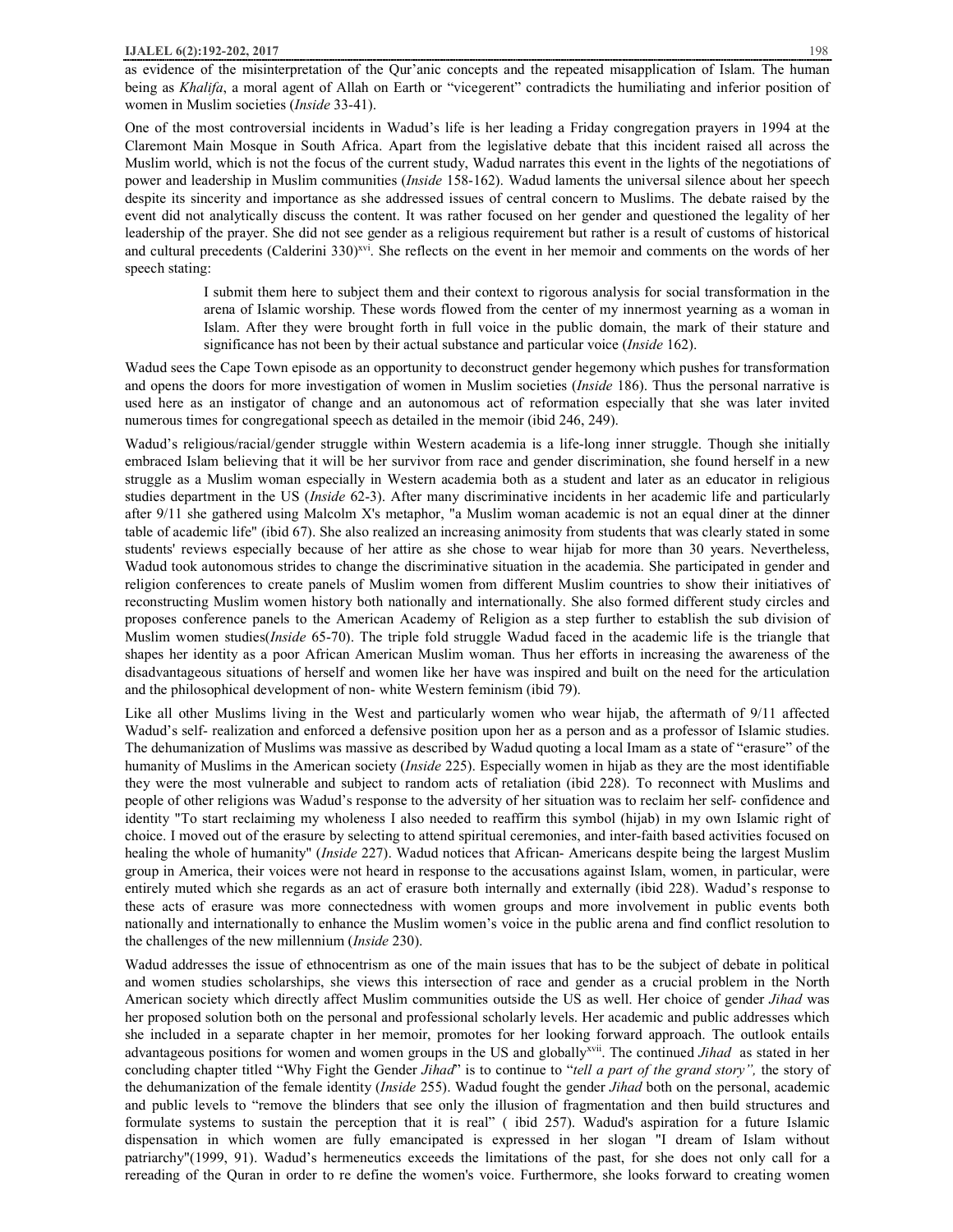progressive groups that implement and enhances women voice in Muslim societies. Her *Look Forward* initiative through which she calls for overriding the racial grouping amongst woman activists by representing power within women groups, not over them (Tuppurianen 2010, 251). Therefore the focus of her ongoing work has been the rehabilitation of the Qur'anic interpretation of women and men from a pluralist inclusive prospective (Smith 2011, 194).

#### **4. Conclusion**

In conclusion the current study demonstrates the ability of both writers to reposition themselves within the cultural poetics of their communities as they utilized personal and academic narratives to instigate autonomous social promotion. As per the main objectives of this study, it specifically revealed the authors' approaches to revisit personal and communal histories of women in Muslim societies and to recreate a current and future clearer image of Muslim women both at home and in the diaspora. The study is significantly different from previous investigations in the field as it concurrently examines the personal and the communal histories of both writers. Additionally the study explored the uniqueness of the autobiography as a literary text to incorporate historical and linguistic dialogues into the personal narrativesxviii . Leila Ahmed's *A Border Passage* and Amina Wadud's *Inside the Gender Jihad* provide a clear example of the personal, communal testimonial writings. Both writers reconstructed their personal lives as examples of the development of women status in their societies. Though both live and work in the United States, they create critical connections with Muslim women history in Muslim countries particularly with Egypt and the Middle East in the case of Ahmed and with other Muslim countries as well like Indonesia in the case of Wadud. Their revision of their cultural poetics included incorporation of personal life as Muslim women themselves, with academic and professional analysis as specialists in the field of women studies. As both scholars experienced different hurdles in their personal and scholarly path, their memoirs embody the theme of crossing and overcoming. Both memoirs are written from the new historicism perspective which entails incorporating historical events within the main literary text. Both Leila Ahmed and Amina Wadud incorporate personal and communal narratives to reposition women in Islamic history. Though following different approaches, both provide a paradigm shift in the history of women in Islam, both used their personal narratives as the corpus for academic analysis of issues concerning discrimination, justice and gender equality. Though autobiography in general is thought to be an art of "writing back" (Golley 15), the reflections and analysis both writers included along with their personal narratives evidently showed the further dimensions intended than the mere act of narration. Additionally, the study clearly demonstrated the different approaches the two writers followed to activate Muslim women autonomy. While Ahmed's approach is described by Tuppurianen as a *looking back* approach that depends on reflecting on one's own history and achievements (224, 228), the current reading as evident in this study provided evidence that Ahmed's approach used history as a point of departure to instigate Muslim women autonomy and action. Additionally, the study provided examples of Wadud's usage of hermeneutics to pave the way for Muslim women collective actions and autonomy. An approach that is described by Tuppurianen as *looking forward* (249) which depends mostly on the rereading of the Quranic text. The finding of this study demonstrated how Wadud utilized her personal narrative to reflect on her academic writings and to connect between the two to inspire Muslim women advancement.

Despite their different approaches to redefining women in Islam and the apparent contradiction in their methodologies, education represents a concurrent theme and common ground in both Ahmed's and Wadud's works. They both see women education as an empowering agent that will enable women to regain their status in Islam as granted by Islam's premier source the Quran. Education was a liberating factor in Ahmed's life, it enabled her to redefine and reposition herself as a prominent figure in the field of women studies. She examined the development of liberating movements and enlightenment in the Middle East especially since the early nineteenth century and provided evidence of the impact of education in the recreation of women's identity in the region (*Gender* 1992 189-209). Likewise, Wadud regards education and re-education of both Muslim men and women within Islamic history and faith as the main liberator of women from the historic/cultural shackles of single-mindedness and stagnant positions for women (*Inside* 262 & Quran and Women 1-15).

In the two texts, history is the protagonist that foregrounds the personal narratives. Both texts are rich with reflections on historic events and present a Muslim women outlook to overcome the triple discriminative positions (racial, gender and political) in social and academic institutions. Both texts present an image of Muslim women activism and independence that deviates substantially from the dominant stereotype of the liberal savior represented by Western White feminism. The two works can also provide documentation of the battle against marginalization and devaluation of non-white feminism in the field of women studies in America. As academic professionals, both writers document such battle within the theme of a crossing. Both texts are complemented with the other scholarly works and presentations of their authors in the field of women studies. They reflect on the field of women studies and propose measures for development through inclusion, diversity, and panels in conferences and seminars. Both narratives suggest liberation from the dual controlling cultural patterns of the Muslim past and the present patronizing dominant culture of white feminism. Hence they both propose Muslim women autonomy within deconstructing Islamic history and restructuring of power in Islamic societies both at home and in the diaspora. Both texts are rich mines of information and analysis and deserve additional critical analysis in the future. As suggested by both writers in their narratives and in other scholarly works as well, Muslim women autonomy and advancement can only happen within the Islamic context as a signifier. Undoubtedly, these two scholars have evidently helped in making the Muslim women voice more audible in the academic and public spheres in the American society.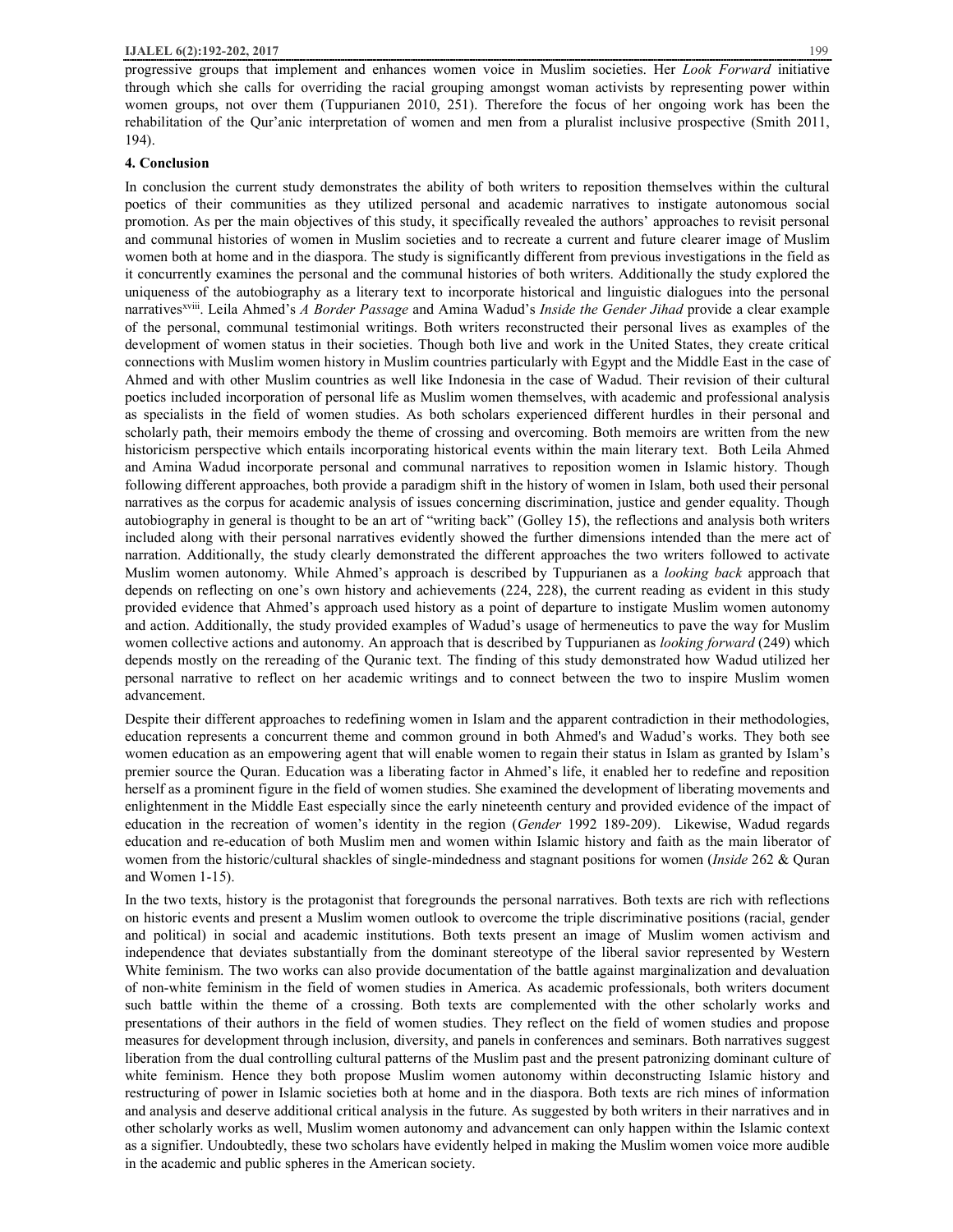#### **References**

Abou El Fadl, Khaled, Foreword, *Inside the Gender Jihad*: *Women's Reform in Islam,* One World Publishing, USA, 2008, vii-xvii.

Aboul-Ela, Hosam, Edward Said's "Out of Place": Criticism, Polemic, and Arab-American Identity, *MELUS*, Vol. 31, No. 4, Arab American Literature (Winter, 2006), 5-32.

Afzal-Khan, Fawzia ed. *Shattering the Stereotypes: Muslim Women Speak Out,* Olive Branch Press, US, 2005.

Ahmed, Leila, A *Border Passage: From Cairo to America- a Woman's Journey*. New York: Penguin (1999, 2012).

---- *Women & Gender in Islam*, Yale University Press, New Haven & London, 1992. ProQuest ebrary. Web. 26 February 2016

---- "Early Islam and the position of women: The problem of interpretation." Keddie, N. and Baron, B. (Eds), 1991. ProQuest ebrary. Web. 26 February 2016 Retrieved from http://www.jstor.org/stable/3174138

---- "Women and the Advent of Islam". Signs 11.4, 1986, 665–691.

Anderson, L. R. *Women and Autobiography in the Twentieth Century: Remembered futures*. Prentice Hall, USA, 1997.

Badran, Margot, *Feminists, Islam and Nation: Gender and the Making of Modern Egypt*; Princeton University Press, New Jersey,1995.

Barbour, J. D., "The Consolations and Compensations of Exile: Memoirs by Said, Ahmed, and Eire. *Journal Of The American Academy Of Religion*,79(3), 706-734, 2011.

Barlas, Asma; Believing Women in Islam, Understanding Patriarchal Interpretations of the Qur'an, University of Texas Press, Austin (seventh reprinting) 2011.

-------, "The Qur'an, Sexual Equality, and Feminism" University of Toronto, January 12, 2004. Online: ttp://www.asmabarlas.com/TALKS/20040112\_UToronto.pdf date of access: 1-13-2013.

Bhavnani, Kum-Kum, & Meg Coulson, "Race," *A Concise Companion to Feminist Theory*, Mary Eagleton ed. Blackwell Publishing: MA, 2003

--------"The Influence of Social Movements on Articulations of Race and Gender in Black Women's Autobiographies," *Gender and Society*, 1999, 120-37.

Calderini, S. "Islam and Diversity: Alternative Voices within Contemporary Islam". New Blackfriars, 89(1021), 324- 336. 2008. Web. 13 February 2016 Retrieved from 10.1111/j.1741-2005.2008.00224.x

Collins, Patricia Hill. *Black Feminist Thought: Knowledge, Consciousness, and the Politics of Empowerment*. New York, Routledge, 1991.

Davis, R. G. Academic autobiography as women's history: Jill Ker Conway's True North and Leila Ahmed's A Border Passage. Rethinking History, 13(1), 109-123. 2009. Web. 13 February 2016 Retrieved from ProQuest ebrary. http://www.jstor.org/stable/317413810.1080/1364252080263970

Doorn- Harder, Pieternella, *Women Shaping Islam; Reading the Qur'an in Indonesia*; University of Illinois Press, Urbana, and Chicago, 2006.

Duderija, Adis; " Review of A. Barlas: Believing Women in Islam- Unreading Patriarchal Interpretations of the Qur'an", *Middle East Studies Online Journal*, Volume 1 No2. 2010, http://www.jstor.org/stable/3174138Date of access 1-13- 2013.

Fernea, Warnock; *In Search of Islamic Feminism*, *One Woman's Global Journey* Anchor Books, and New York: 1998.

Fieldman, Keith. "Poetic Geographies: Interracial Insurgency in Arab American Autobiographical Spaces," *Arab Woman's Lives Retold: Exploring Identity Through Writing.* Nawar Al Hasan Golley (ed.), Syracuse University Press, NY, 2007.

Golley, Nawar Al Hasan, *Reading Arab Women's Autobiographies,* University of Texas Press, Austin 2006.

Greenblatt, Stephen, *Renaissance Self-Fashioning: From More to Shakespeare.* Chicago: University of Chicago Press. 1980- 2005.

Hammer, Juliane. "Identity, Authority, and Activism: American Muslim Women Approach to Quran," *the Muslim World*, Oct. 2008, 443-64.

Hassan, Wail, and Arab- "American autobiography and the reinvention of identity: Two Egyptian Negotiations." *Alif*: Journal of Comparative Poetics 22: 7-38, 2002.

Imtoual, Alia "A View From Feminist Muslim Scholarship," Australian Feminist Studies, vol. 25, No. 66, December 2010.

Jordan, June. *Some of Us Did Not Die*, New York: Basic Civitas Books, 2002.

Karmarae and Treichler, *A Feminist Dictionary*, Pandora Press, 1985,http://www.jstor.org/stable/464171

Jardim, Georgina L, Dr. Recovering the Female Voice in Islamic Scripture. Farnham, GB: Ashgate, 2014. ProQuest ebrary. Web. 26 February 2016.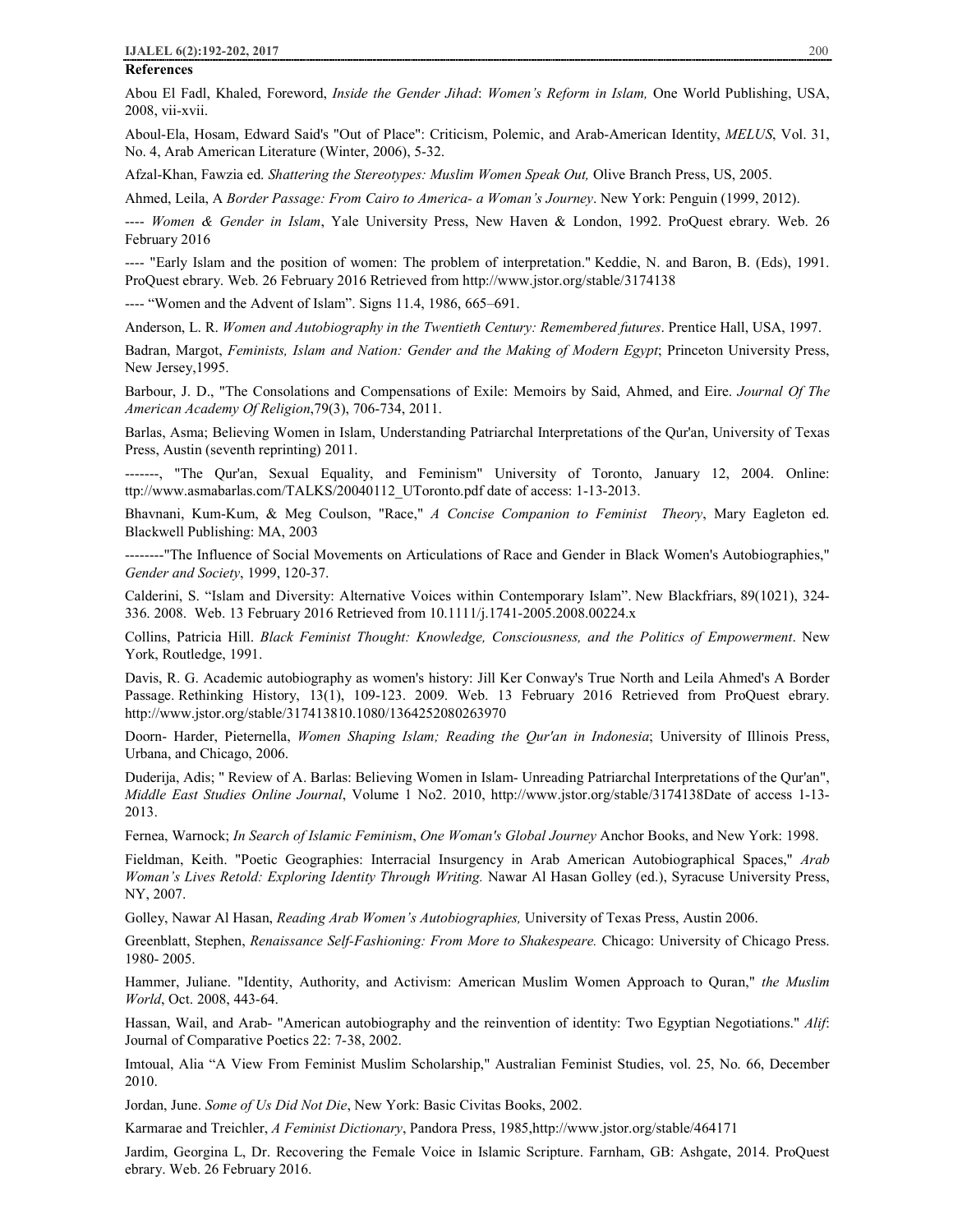Al Khadrawy, Deeb. Dictionary of Islamic Terms, Al Yamama Publication, Damascus, 2004. http://www.waqfeya.com/book.php?bid=6538

Lorde, Audre *Sister Outsider; Essays& Speeches by Audre Lorde*. New York: Crossing Press. 1984, 2007.

Mernissi, Fatima, *Women's Rebellion and Islamic Memory*, London: Zed, 1996.

Montrose, Louis "Professing the Renaissance: The Poetics and Politics of Culture" in *Literary Theory: An Anthology*, Blackwell Publishing, MA, 2006.

Myers, D. G. "New Historicism in Literary Studies," *Academic Questions*, March, Volume 2, Issue 1, 27–36, 1989.

Nash, Geoffrey. "From Harem to Harvard; Cross-Cultural Memoir in Leila Ahmed's *A Border Passage*" In Arab Voices in Diaspora: Critical Perspectives on Anglophone Arab Literature. Rodopi, Amsterdam, 351-370, 2009.

Rivkin, Julie and Michael Ryan (ed.) "Introduction: Writing the Past" in *Literary Theory: An Anthology*, Blackwell Publishing, MA, 2006.

Said, Edward. *Orientalism*. New York: Pantheon Books, 1978.

Sharawi, Huda. *Harem Years: The Memories of an Egyptian Feminist*. Trans. Margot Badran. Virago, London 1986.

Al-Sharmani, Mulki. "Islamic Feminism, Transnational and National Reflections," *Approaching Religion,* vol. 4. No. 2, 83-94, 2014.

Smith, Barbra. "Toward a Black Feminist Criticism," *All the Women Are White, All the Blacks Are Men, but Some of Us Are Brave*, Old Westbury, NY, Feminist Press, 1982.

Smith, Jane. "American Muslims and Religious Pluralism"1. *Religion Compass*, 5(5), 192-201. 2011. doi:10.1111/j.1749-8171.2011.00270.x

Sundquist, Eric. "Melville, Delany, and New World Slaver," in Rivkin, Julie and Michael Ryan (ed.) *Literary Theory: An Anthology*, Blackwell Publishing, MA, 2006. 621-40.

Tuppurianen, Anne Johanna." Challenges Faced by Muslim Women: an Evaluation of the Writings of Leila Ahmed, Elizabeth Fernea, Fatima Mernissi and Amina Wadud", Ph.D. Thesis, University of South Africa, May 2010 http://uir.unisa.ac.za/bitstream/handle/10500/3951/thesis\_tuppurainen\_a.pdf.txt?sequence=3 date of access 31/1/2013.

Wadud, Amina. *Qur'an and Woman, Re-reading the Sacred Text from a Woman's Perspective*, Oxford University press, New York: 1999.

--------,"Qur'an, Gender and the Interpretive Possibilities," HAWA2, 3, Koninklijke Brill, NY, Leiden, 2004.

--------, *Inside the Gender Jihad*: *Women's Reform in Islam,* One World Publishing, USA, 2008.

-------,"American by Force, Muslim By Choice." *Political Theology* 12.5 (2011): 699-705. Academic Search Complete. Web. 18 Nov. 2016.

*Whitlock, Gillian. Postcolonial Life Narrative, Testimonial Transactions, Oxford University Press, 2015.* 

Vinson, Pauline Homsi. "Shaharazadian Gestures in Arab Women's Autobiographies: Political History, Personal Memory, and Oral Matrilineal Narratives in the Works of Nawal El Saadawi and Leila Ahmed," NWSA Journal, Vo. 20, no. 1 (spring). 78- 98 2008.

Yaqin, Amina. "Autobiography and Muslim Women's Lives" Journal of Women's History, Vol. 25. No.2. 171-184, 2013.

## **Notes**

i The term 'New Historicism" refers to the use of history in the literary analysis which is not "new" however the application of using multiple factors in the study differs from the traditional historical analysis. The term was later questioned by many critics and even by Stephen Greenblatt, its founder during the 1980s, and he suggests the use of Cultural Poetics to describe his practice. See Julie Rivkin & Michael Ryan chapter "Introduction: Writing the past" in *Literary Theory an Anthology*, 2006.

ii Feminism as a discourse is tough to define, Karmarae and Treichler define it in *A Feminist Dictionary* as:" a conscious stand in opposition to male defamation and mistreatment of women; and a belief that the sexes are culturally, and not just biologically, formed"(158). It is as a political discourse aims at equal rights and legal protection for women, it involves various movements, theories, and philosophies, the objective of this research is not to examine feminism in itself however it is using feminist approach to the understanding of women status in Islamic societies. It is not limited to one definition of feminism in Western ideology.

iii . In her survey of current activism of Islamic feminism Mulki Al- Sharmani included many definitions such as that of the well-known anthropologist and one of the pioneers of Islamic feminist Ziba Mir-Hosseini who defines it as "new consciousness, new way of thinking, a gender discourse that was feminist in the aspiration and demands, yet Islamic in its language and source of legitimacy" (2006 640).

iv See Amina Yaqin's "Autobiography and Muslim Women's Lives" 2013, for more examples of Muslim women autobiographies.